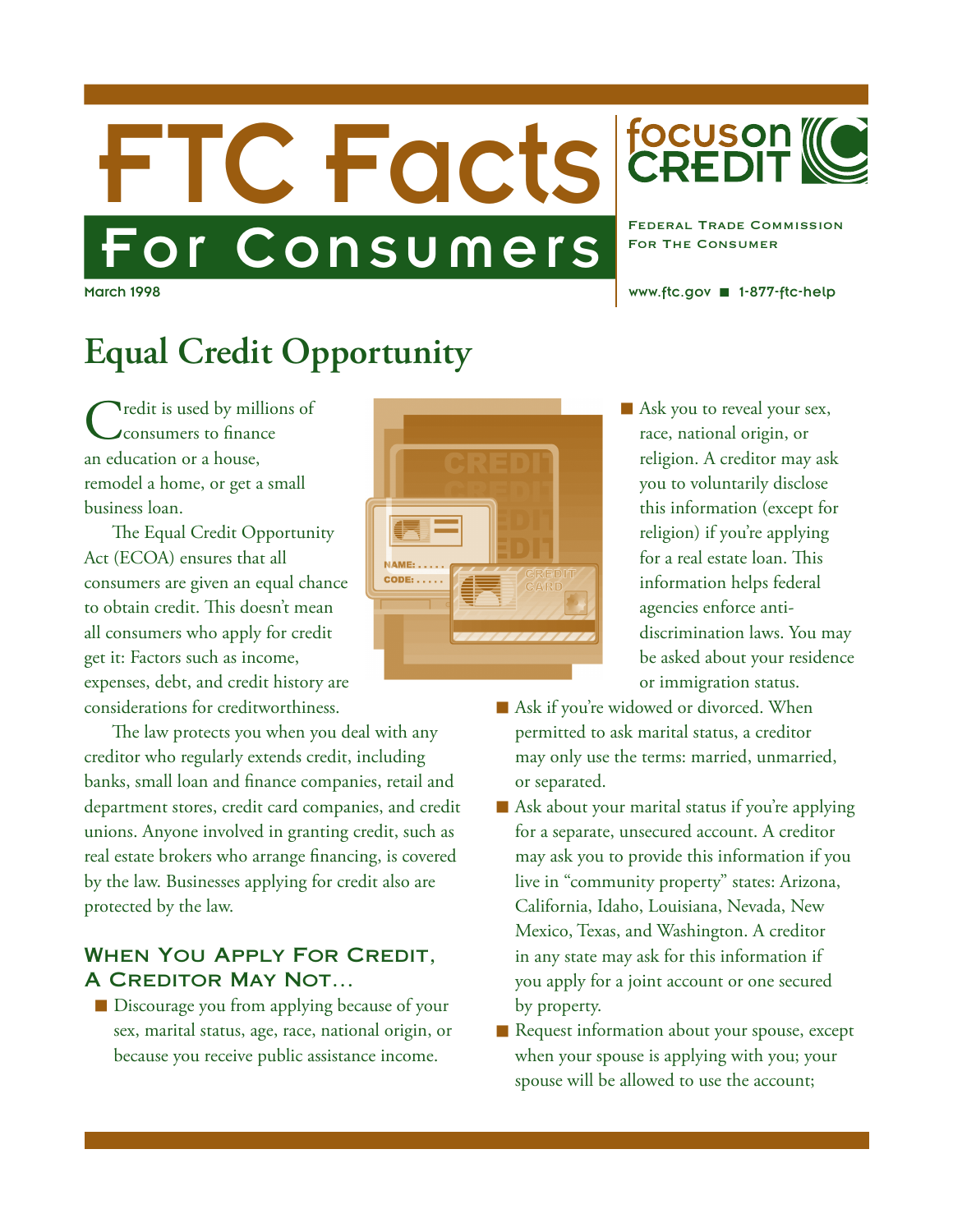you are relying on your spouse's income or on alimony or child support income from a former spouse; or if you reside in

a community

property state.

Inquire about your plans for having or raising children.

Ask if you receive

alimony, child support,

or separate maintenance payments, unless you're first told that you don't have to provide this information if you won't rely on these payments to get credit. A creditor may ask if you have to pay alimony, child support, or separate maintenance payments.

## When Deciding To Give You Credit, A Creditor May Not...

- **Consider your sex, marital status, race, national** origin, or religion.
- Consider whether you have a telephone listing in your name. A creditor may consider whether you have a phone.
- Consider the race of people in the neighborhood where you want to buy, refinance or improve a house with borrowed money.
- Consider your age, unless:
	- you're too young to sign contracts, generally younger than 18 years of age;
	- you're 62 or older, and the creditor will favor you because of your age;
	- it's used to determine the meaning of other factors important to creditworthiness. For example, a creditor could use your age to determine if your income might drop because you're about to retire;

it's used in a valid scoring system that favors applicants age 62 and older. A credit-scoring

> system assigns points to answers you provide to credit application questions. For example, your length of employment might be scored differently depending on your age.

#### When Evaluating Your Income, A Creditor May Not...

- Refuse to consider public assistance income the same way as other income.
- Discount income because of your sex or marital status. For example, a creditor cannot count a man's salary at 100 percent and a woman's at 75 percent. A creditor may not assume a woman of childbearing age will stop working to raise children.
- Discount or refuse to consider income because it comes from part-time employment or pension, annuity, or retirement benefits programs.
- Refuse to consider regular alimony, child support, or separate maintenance payments. A creditor may ask you to prove you have received this income consistently.

### YOU ALSO HAVE THE RIGHT TO...

- Have credit in your birth name (Mary Smith), your first and your spouse's last name (Mary Jones), or your first name and a combined last name (Mary Smith-Jones).
- Get credit without a cosigner, if you meet the creditor's standards.
- Have a cosigner other than your husband or wife, if one is necessary.

*A creditor may ask if you are required to make alimony payments.*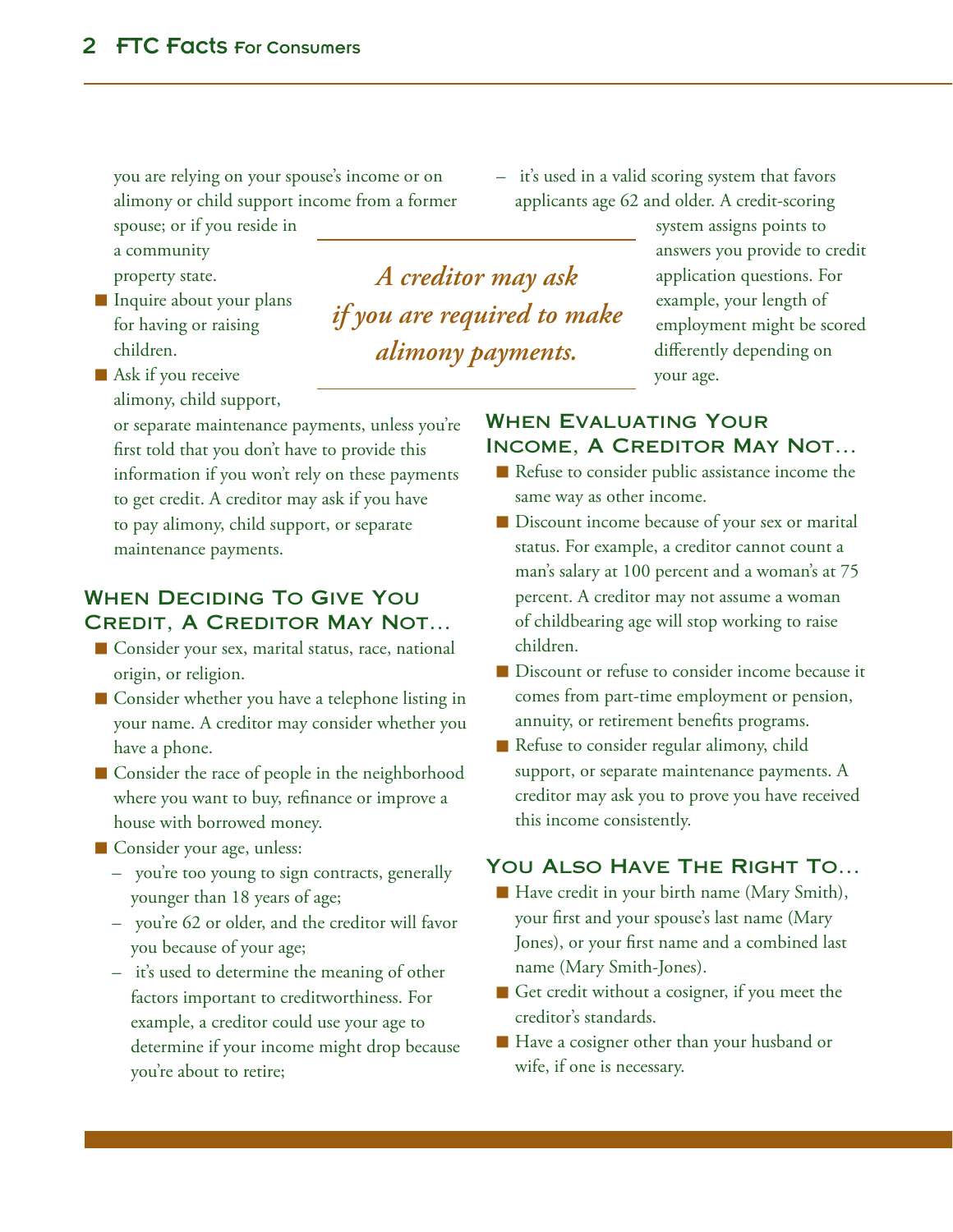- Keep your own accounts after you change your name, marital status, reach a certain age, or retire, unless the creditor has evidence that you're not willing or able to pay.
- Know whether your application was accepted or rejected within 30 days of filing a complete application.
- Know why your application was rejected. The creditor must give you a notice that tells you either the specific reasons for your rejection or your right to learn the reasons if you ask within 60 days.
- Acceptable reasons include: "Your income" was low," or "You haven't been employed long enough." Unacceptable reasons are: "You didn't meet our minimum standards," or "You didn't receive enough points on our credit-scoring system." Indefinite and vague reasons are illegal, so ask the creditor to be specific.
- Find out why you were offered less favorable terms than you applied for—unless you accept the terms. Ask for details. Examples of less favorable terms include higher finance charges or less money than

you requested.

**Find out why your account was closed or** why the terms of the account were made less favorable unless the account was inactive or delinquent.

#### A Special Note To Women

A good credit history—a record of how you paid past bills—often is necessary to get credit. Unfortunately, this hurts many married, separated, divorced, and widowed women. There are two common reasons women don't have credit histories in their own names: they lost their credit histories when they married and changed their names; or creditors reported accounts shared by married couples in the husband's name only.

If you're married, divorced, separated, or widowed, contact your local credit bureau(s) to make sure all relevant information is in a file under your own name.

#### If You Suspect Discrimination...

- Complain to the creditor. Make it known you're aware of the law. The creditor may find an error or reverse the decision.
- Check with your state Attorney General to see if the creditor violated state equal credit opportunity laws. Your state may decide to prosecute the creditor.
- **Bring a case in federal district court. If you win,** you can recover damages, including punative damages. You also can obtain compensation for attorney's fees and court costs. An attorney can advise you on how to proceed.
- Join with others and file a class action suit. You may recover punitive damages for the group of up to \$500,000 or one percent of the creditor's net worth, whichever is less.
- Report violations to the appropriate government agency. If you're denied credit, the creditor must give you the name and address of the agency to contact. While some of these agencies don't resolve individual complaints, the information you provide helps them decide which companies to investigate. A list of agencies follows.

If a retail store, department store, small loan and finance company, mortgage company, oil company,